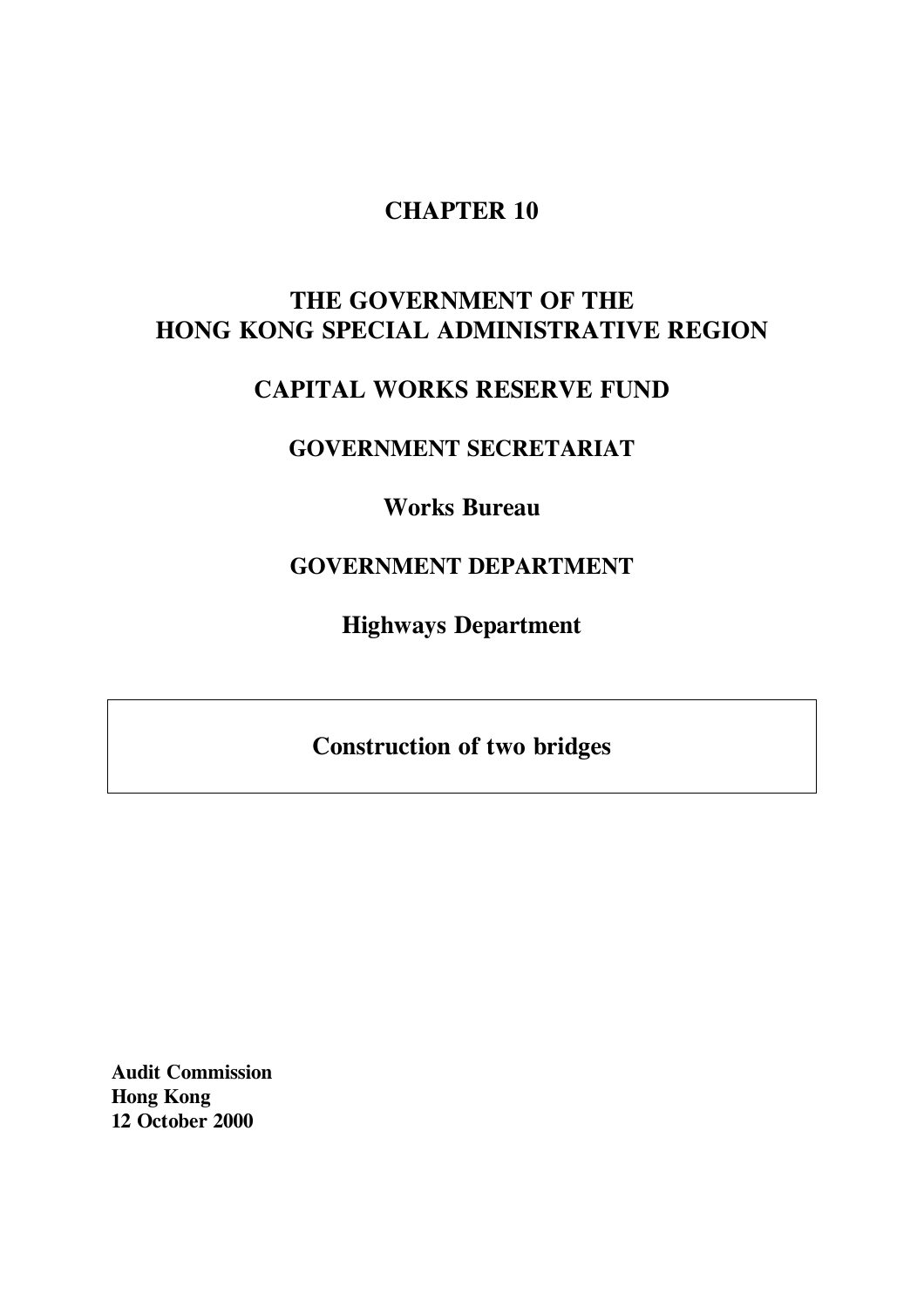# **CONSTRUCTION OF TWO BRIDGES**

## **Contents**

|                                                                           | Paragraphs   |
|---------------------------------------------------------------------------|--------------|
| <b>SUMMARY AND KEY FINDINGS</b>                                           |              |
| <b>PART 1: INTRODUCTION</b>                                               |              |
| <b>Background</b>                                                         | 1.1          |
| <b>Funding Approval</b>                                                   | $1.2 - 1.3$  |
| <b>Award of contracts</b>                                                 | 1.4          |
| <b>Audit review</b>                                                       | $1.5 - 1.7$  |
| PART 2: CONSTRUCTION OF BRIDGE A                                          | 2.1          |
| Design-and-build contract                                                 | $2.2 - 2.3$  |
| Design change of the lift openings                                        | $2.4 - 2.8$  |
| Audit observations on the design change<br>of lifts of Bridge A towers    | $2.9 - 2.10$ |
| Audit recommendations on the design change<br>of lifts of Bridge A towers | 2.11         |
| <b>Response from the Administration</b>                                   | 2.12         |
| <b>PART 3: CONSTRUCTION OF BRIDGE B</b>                                   | 3.1          |
| Provision for design standards and design review                          | $3.2 - 3.7$  |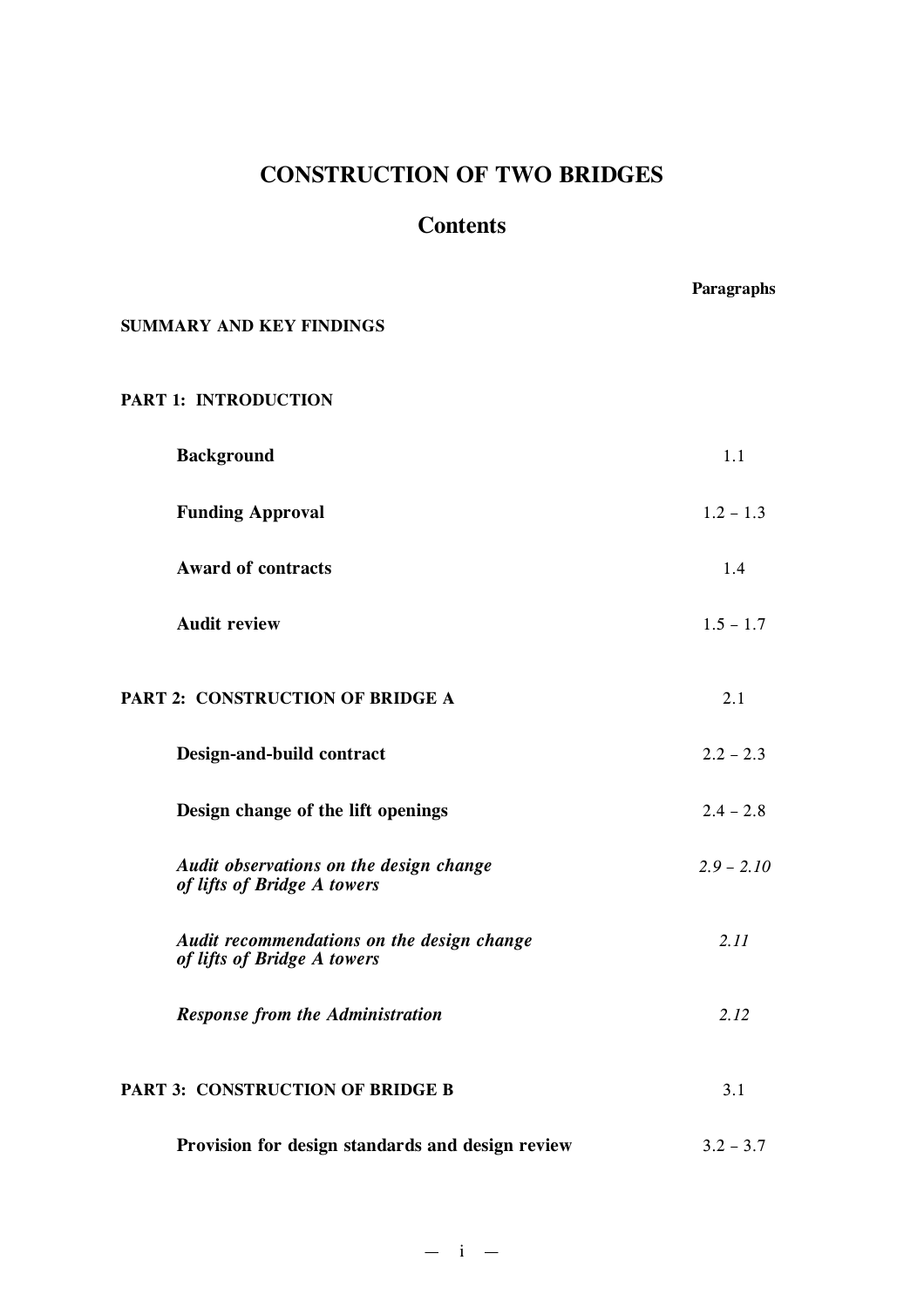#### **Paragraphs**

| Wind load factor to be used in the design                                     | $3.8 - 3.11$  |
|-------------------------------------------------------------------------------|---------------|
| Audit observations on the design issue<br><i>involving wind load factor</i>   | 3.12          |
| Audit recommendations on the design issue<br>involving wind load factor       | 3.13          |
| <b>Response from the Administration</b>                                       | 3.14          |
| The design review process<br>for the construction of Bridge B                 | $3.15 - 3.19$ |
| Audit observations on the design review process                               | $3.20 - 3.21$ |
| Audit recommendations on the design review process                            | 3.22          |
| <b>Response from the Administration</b>                                       | 3.23          |
| PART 4:<br><b>AUDIT RECOMMENDATIONS</b><br><b>FOR OTHER WORKS DEPARTMENTS</b> | 4.1           |
| <b>Response from the Administration</b>                                       | 4.2           |

Appendix A: Acronyms and abbreviations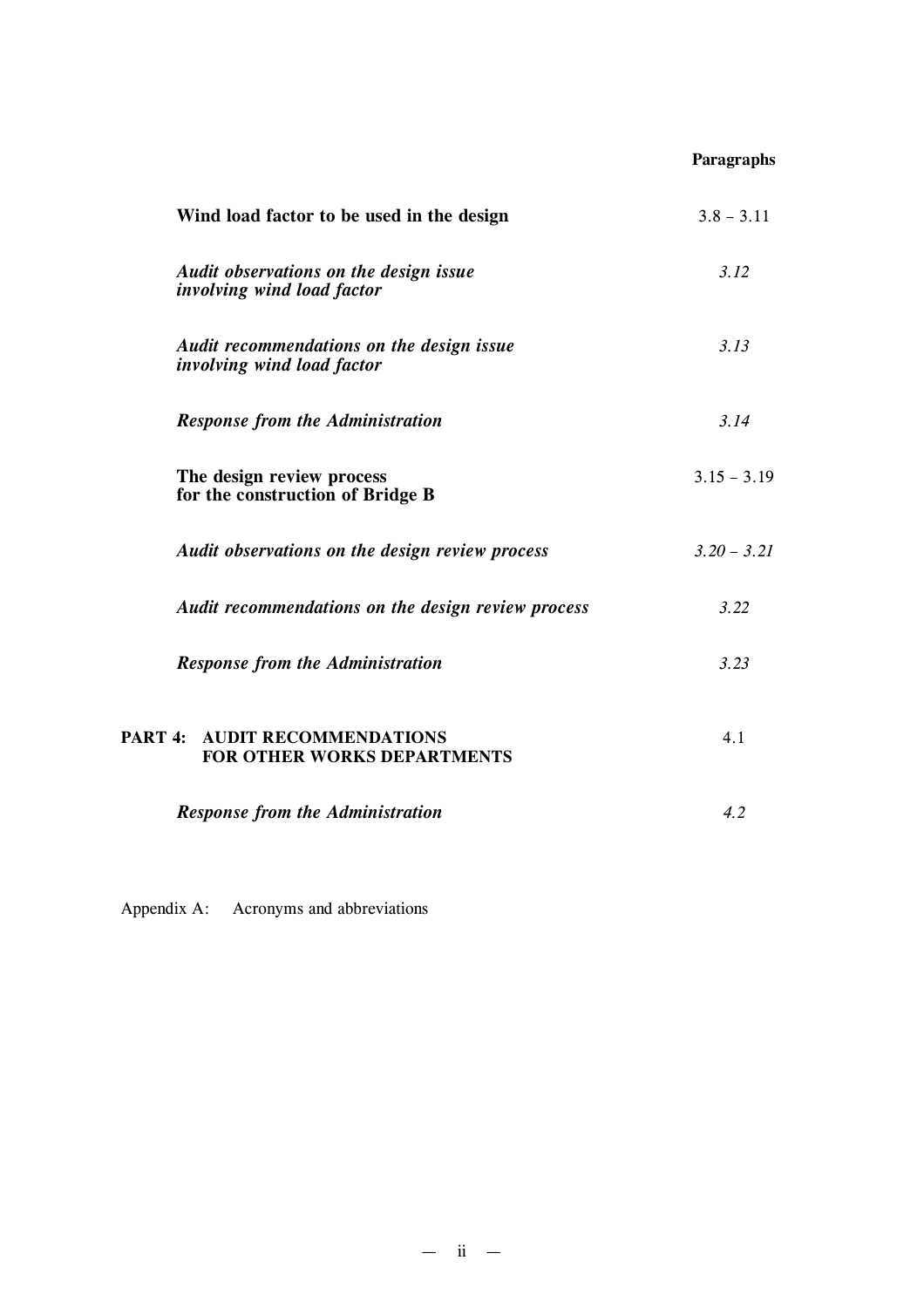## **CONSTRUCTION OF TWO BRIDGES**

### **Summary and key findings**

A. **Introduction.** Two bridges, Bridge A and Bridge B, were constructed to connect the urban areas of Hong Kong Island and Kowloon to the Western New Territories. Both bridges were completed within budget. These bridges have become landmarks of Hong Kong. The Highways Department (HyD) awarded two lump sum fixed-price contracts (Contract A and Contract B) for the construction of the two bridges. During the construction of the bridges, disputes arose between the HyD and the contractors. In the event, the HyD had to make additional payments to the contractors (paras. 1.1 to 1.4).

B. **Audit review.** Audit has recently carried out a review to ascertain why payments had been made to settle contractors' claims, whether there are lessons to be learnt, and whether there is room for improvement in project planning and contract administration. **In view of the contractual duty to maintain confidentiality of information relating to the contracts concerned, the Director of Highways raised his concerns over the potential disclosure of confidential contract information. After seeking advice from the Department of Justice, Audit has excluded the relevant information (i.e. detailed information relating to the contractors, the dispute resolution processes and the settlement sums) from the Report.** The audit findings are summarised in paragraphs C to E below (paras. 1.5 to 1.7).

C. **Construction of Bridge A.** During the construction of Bridge A, there was a change in the design of the lifts of the bridge towers in order to provide direct access to the lower deck. In the event, the HyD had to make an additional payment to the contractor of Contract A. Audit noted that the Employer's Requirements did not indicate that the lifts should have direct access to both decks of the bridge towers. Audit considers that the functional requirement of the lifts should have been defined clearly in the contract documents so as to obviate the need to make subsequent changes after the commencement of the design work (paras. 2.8 to 2.10).

D. **Construction of Bridge B.** In the design of long span bridges, there were a number of applicable codes of practice and standards available for determining the total wind load. However, Contract B and the "Structures Design Manual for Highways and Railways" (SDM) of the HyD did not specifically mention which wind load factor was to be used for determining the aerodynamic effects of wind. In the event, the HyD had to make an additional payment to the contractor of Contract B to settle the contractor's claim for additional costs. In Audit's view, it is important that in future contracts, the parameters to be used in design work should be clearly specified. The HyD should consider amending the SDM of the HyD to specify clearly the wind load factor to be used for determining the aerodynamic effects of wind in Hong Kong (paras. 3.11 and 3.12).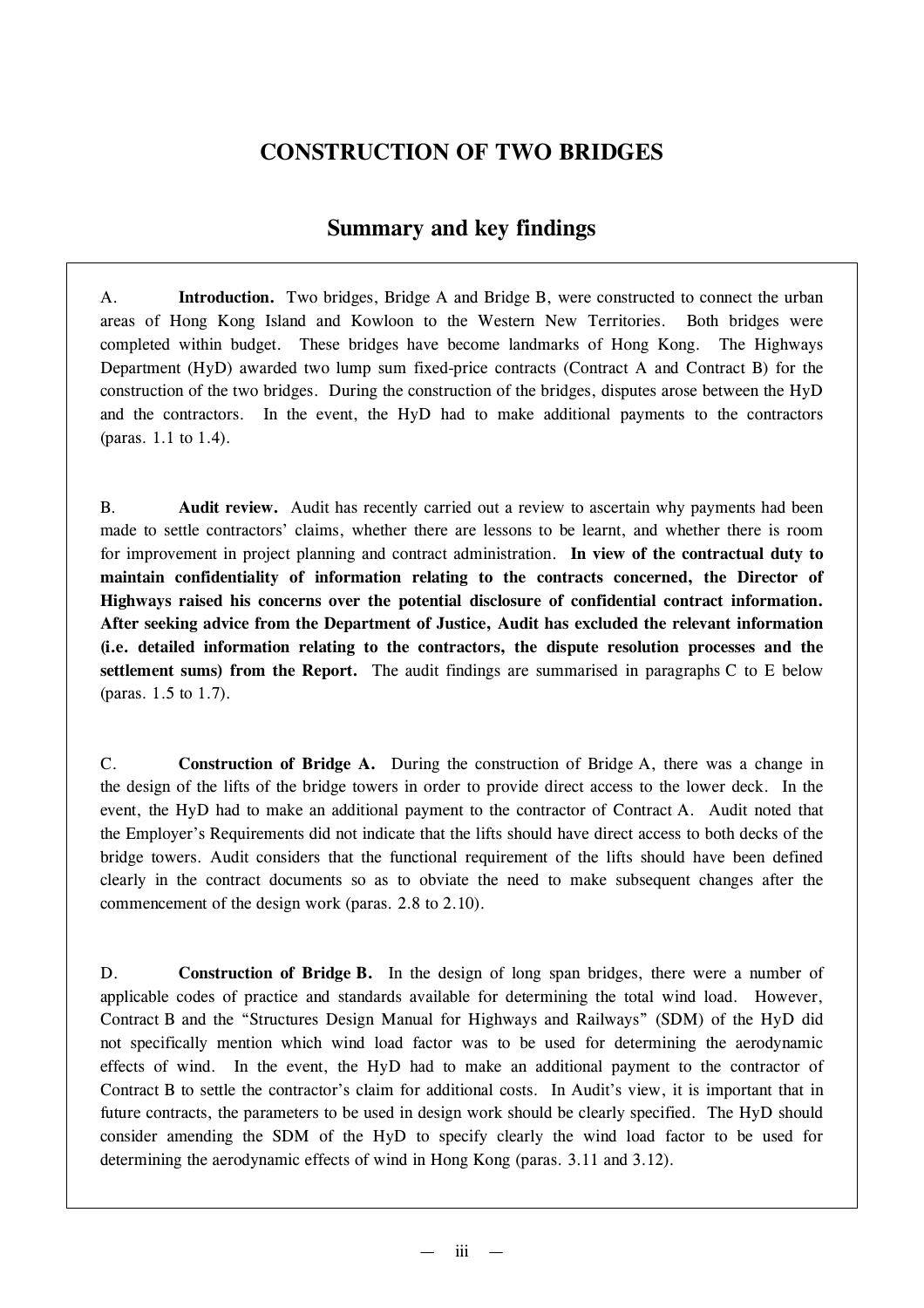E. Contract B, which was a design-and-build contract and had to be completed within a relatively short period, did not specify any particular period of time for the review of design submissions. In the event, the HyD had to make an additional payment to the contractor of Contract B to settle the contractor's claims for additional costs. Audit considers that it is essential that, in future contracts, the criteria for determining the period allowed for the design review are clearly stipulated and sufficient milestones are set to control the design submission and design review process (paras. 3.19 and 3.20).

#### F. **Audit recommendations.** Audit has made the following main recommendations:

- (a) the Director of Highways should:
	- (i) specify clearly the essential requirements in works contracts, particularly design-and-build contracts, so as to avoid having to make subsequent changes after the commencement of design work and to reduce the risk of abortive work (para.  $2.11(a)$ );
	- (ii) if there are different acceptable design parameters applicable under different codes of practice, specify clearly in contracts the design parameters to be used so as to avoid disputes arising from ambiguities and different interpretations of contract requirements (para. 3.13(a));
	- (iii) in his current review of the SDM of the HyD, consider amending the SDM to specify clearly the wind load factor to be used for determining the aerodynamic effects of wind in the design of bridges (para. 3.13(b)); and
	- (iv) if a project is to be designed by contractors or consultants, stipulate clearly the criteria for determining the period allowed for design review and set sufficient milestones to control the design submission and design review process (para. 3.22(a)); and
- (b) the Secretary for Works should consider notifying in writing all works departments of the audit recommendations in order to minimise the occurrence of similar cases in future (para. 4.1).

G. R**esponse from the Administration.** The Director of Highways and the Secretary for Works have generally agreed with the audit recommendations.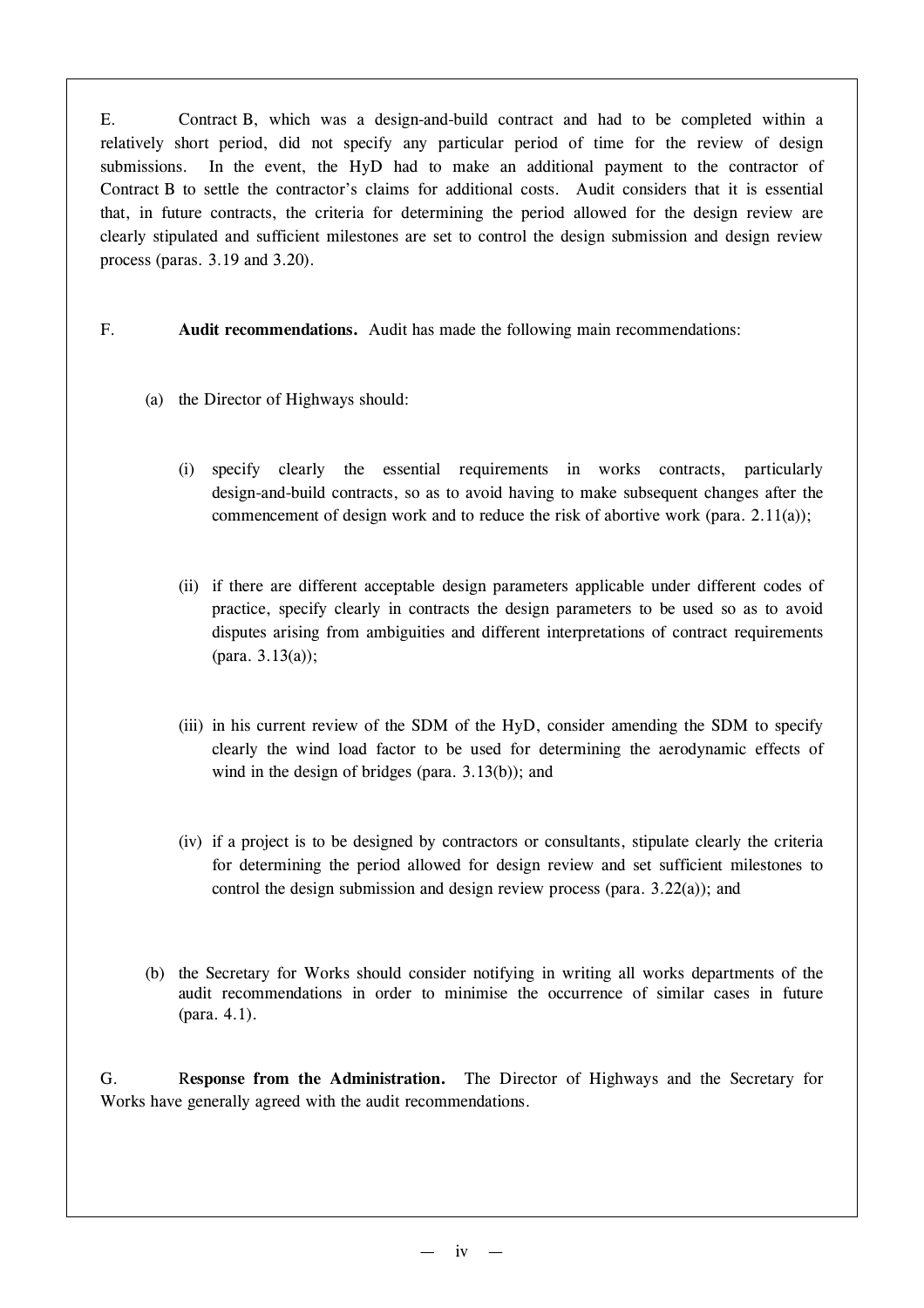#### **PART 1: INTRODUCTION**

#### **Background**

1.1 Two bridges, Bridge A and Bridge B, were constructed to connect the urban areas of Hong Kong Island and Kowloon to the Western New Territories. Both bridges were completed within budget. These bridges have become landmarks of Hong Kong.

#### **Funding Approval**

1.2 *Bridge A.* In the early 1990s, the Finance Committee (FC) of the Legislative Council approved the upgrading of a project to Category A (Note 1) of the Public Works Programme. The works included:

- (a) the design and construction of Bridge A and a viaduct with the most economic form of construction to be proposed by the contractor; and
- (b) the associated electrical and mechanical works and other miscellaneous works.

1.3 *Bridge B.* In the early 1990s, the FC approved the upgrading of another project to Category A of the Public Works Programme. The works included:

- (a) a long span Bridge B to carry a dual three-lane carriageway;
- (b) an approach viaduct and other roadworks; and
- (c) the associated electrical and mechanical works and other miscellaneous works.

**Note 1:** *Public works projects are classified into several categories under the Public Works Programme. Category A projects are projects which are ready in all aspects for tenders to be invited and for construction works to proceed, and which have approved project estimates.*

 $-1$   $-$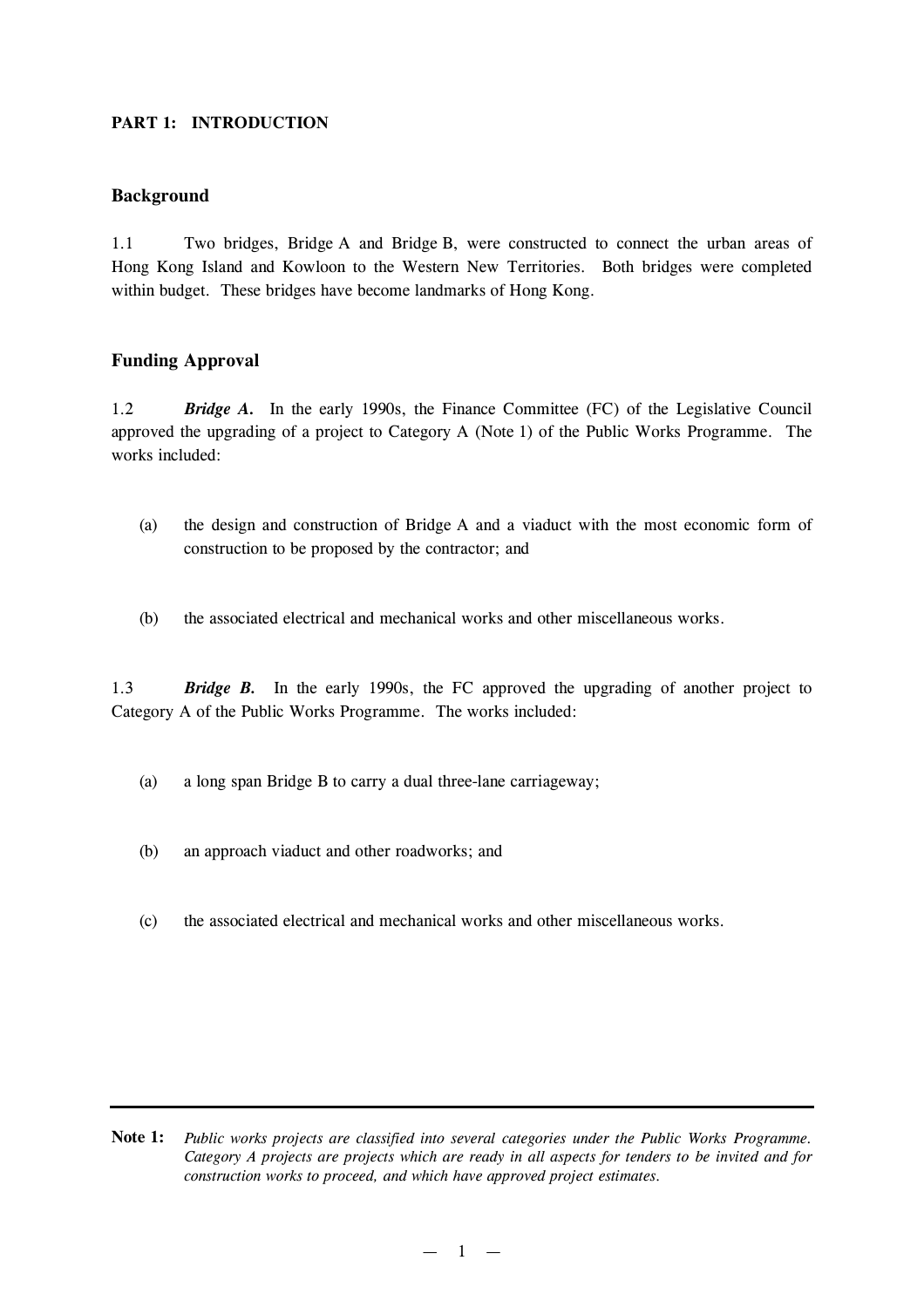#### **Award of contracts**

1.4 The Highways Department (HyD) awarded a total of two lump sum fixed-price contracts for the construction of Bridge A and Bridge B as follows:

|                                                                   | <b>Bridge A</b>                       | <b>Bridge B</b>                                  |
|-------------------------------------------------------------------|---------------------------------------|--------------------------------------------------|
| <b>Contractor</b>                                                 | Contractor A                          | Contractor B                                     |
| <b>Engineer or Supervising</b><br><b>Officer for the Contract</b> | Engineer<br>(see paragraph 2.3 below) | Supervising Officer<br>(see paragraph 3.2 below) |
| <b>Contract type</b>                                              | Design-and-build                      | Design-and-build                                 |

During the construction of the bridges, disputes arose between the HyD and the contractors. In the event, the HyD had to make additional payments to the contractors.

#### **Audit review**

1.5 Audit has recently carried out a review to ascertain:

- (a) why payments had been made to settle contractors'claims;
- (b) whether there are lessons to be learnt; and
- (c) whether there is room for improvement in project planning and contract administration.

1.6 In the course of this audit, in view of the contractual duty on the part of the Government and the contractors concerned to maintain confidentiality of information relating to the contracts in question, the Director of Highways raised his concerns over the potential disclosure of information provided by the contractors and information relating to dispute resolution processes in the Director of Audit's Report to be submitted to the President of the Legislative Council.

1.7 At Audit's request, in September 2000, the Director of Highways wrote to Contractor A and Contractor B to seek their consent to the disclosure of contract information in the Director of Audit's Report. However, both contractors declined to give their consent to the disclosure of contract information for the purpose of this audit review. **After seeking advice from the Department of Justice, Audit has excluded the relevant information (i.e. detailed information relating to the contractors, the dispute resolution processes and the settlement sums) from the Report. Therefore, Audit is only able to disclose in this Report the general information about the contract administration of the construction of Bridge A and Bridge B.**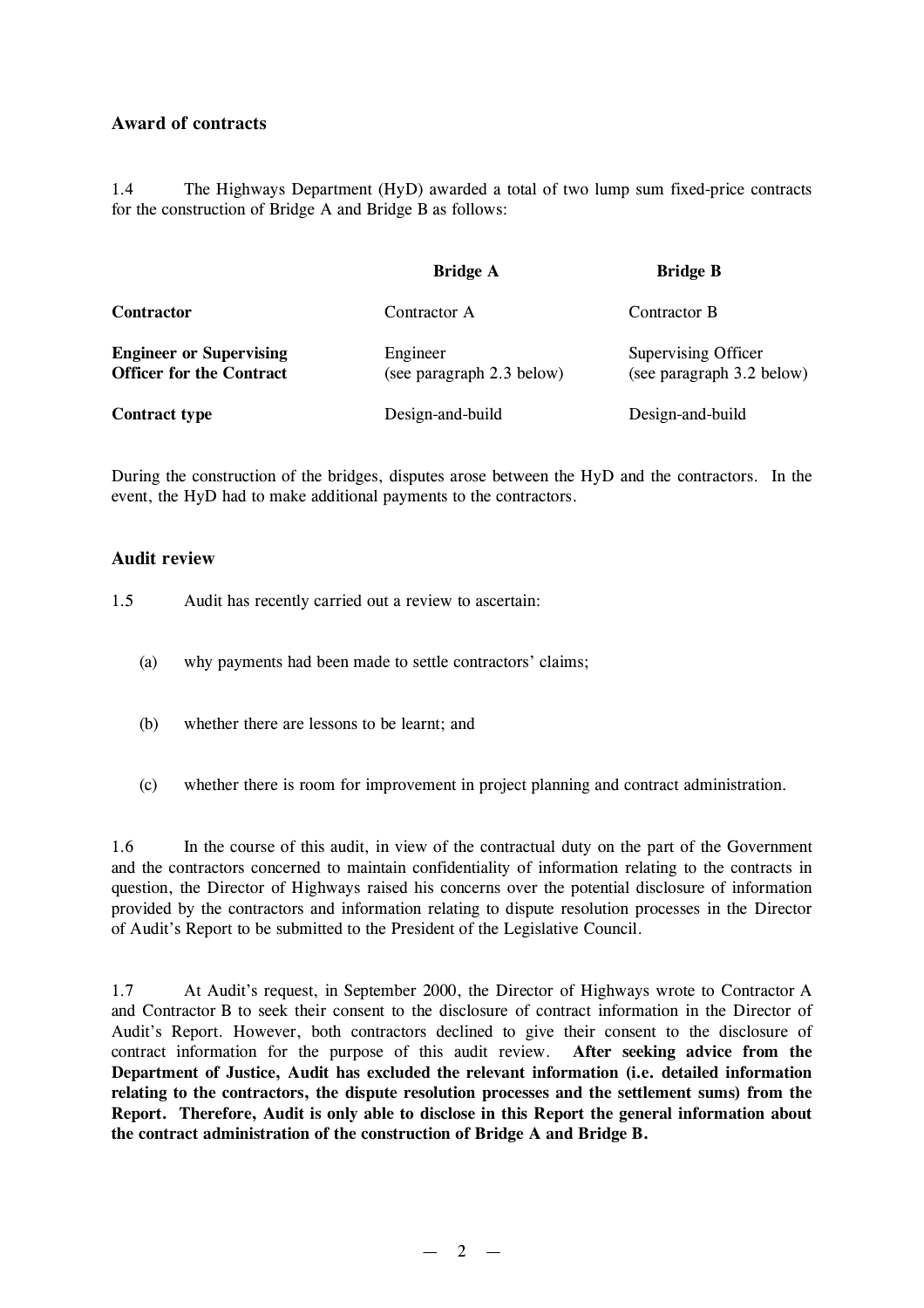#### **PART 2: CONSTRUCTION OF BRIDGE A**

2.1 This part examines the change in the design of the lift installed in each of the bridge towers of Bridge A. The audit has revealed that there is room for improvement in project planning and contract administration.

#### **Design-and-build contract**

2.2 As mentioned in paragraph 1.4 above, Contract A was a design-and-build contract. Design-and-build contracts differ from the conventional works contracts in which contractors are only required to carry out works that normally have been fully designed either by a works department or by its consultants. At the tender stage of a design-and-build contract, the tenderer is required to carry out design of the works to an extent sufficient for a tender to be prepared, and in compliance with the Government's requirements, known as the "Employer's Requirements". The Employer's Requirements normally include:

- (a) all relevant information related to a project; and
- (b) all the elements and requirements that the end user wants to be included, such as the requirements for design checking and the requirements for construction.

Based on the Employer's Requirements, the tenderer has to submit, in his tender, a technical proposal for carrying out, among other things, the design, the construction, and the coordination of the works, etc. The successful tenderer will commence the detailed design after the award of the contract.

2.3 The HyD appointed a consulting engineer as the Engineer for Contract A. The Engineer was required to undertake design checking duties in addition to site supervision duties.

#### **Design change of the lift openings**

2.4 According to the Employer's Requirements of Contract A, the scope of works, among other things, included the design and construction of a structure with two decks and the installation of electrical and mechanical equipment. Based on the Employer's Requirements, Contractor A prepared a technical proposal.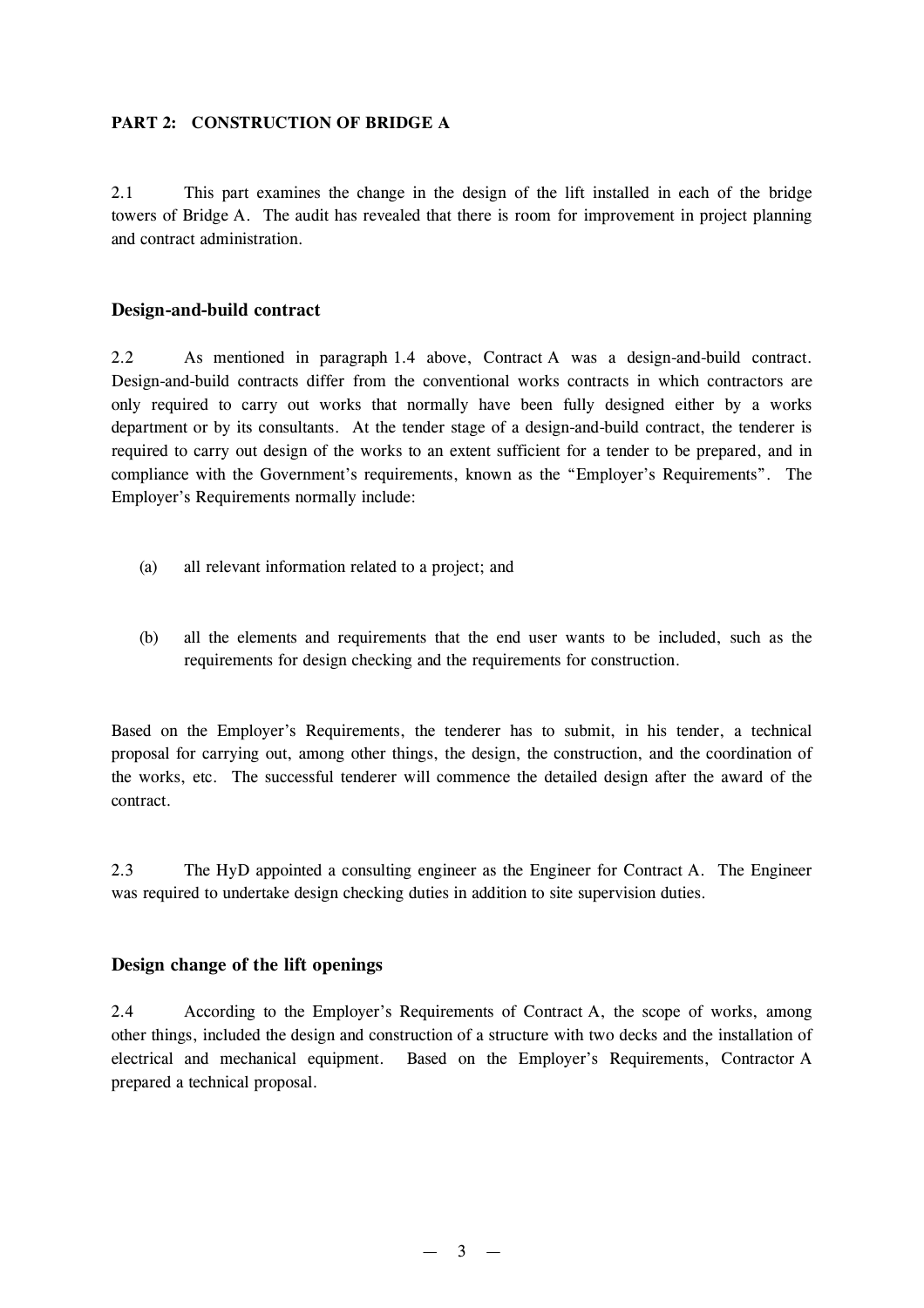2.5 During construction of Bridge A, the Engineer issued a variation order to instruct Contractor A to design and to construct the lift openings to the lower deck in order to provide direct access to the lower deck. Before issuing the variation order, the HyD requested Contractor A to provide an estimate of the design cost. Subsequently, the HyD received a cost estimate. Later, in view of an anticipated delay, the Engineer instructed Contractor A to take acceleration measures and said that the delay would be assessed against the actual progress.

2.6 The HyD did not grant any extension of time to Contractor A because the HyD considered that only the abortive design work arising from the variation order would be considered. No extension of time would be granted for the design programme which had been overcome by the acceleration measures taken. The HyD considered that there was also no delay to the completion of the works as some of the construction works were not on the critical path.

2.7 A mediation (Note 2) and an adjudication (Note 3) were held. Subsequently, the HyD received a proposal for a commercial settlement of all claims and variations. Based on the initial assessment of the outstanding claims and variations by the Engineer, the HyD informed the Secretary for the Treasury that negotiating a commercial settlement would be beneficial to the Government. A commercial settlement could obviate the need to resolve all other claims and variations item by item through the lengthy process of mediation or arbitration (Note 4), and would save time and cost to the Government.

2.8 After conducting negotiation with Contractor A, the HyD obtained the Secretary for the Treasury's approval to accept the settlement proposal. As a result, an additional payment had to be made to Contractor A.

**Note 2:** *A mediation is a dispute resolution process provided in a works contract for resolving disputes between the employer and the contractor. There is no restriction on the kind of disputes that can be referred to mediation. The recommendation of the mediator is not binding and has no effect until it is accepted by the employer and the contractor, and embodied in an agreement in writing.*

Note 3: An adjudication is a dispute resolution process provided in a works contract if a mediation fails *to resolve the dispute. It deals with disputes concerning the contractor's entitlement to extension of time and payments. The decision of the adjudicator is binding on the parties to the contract until an award of arbitration.*

Note 4: An arbitration is a dispute resolution process provided in a works contract when the dispute is not *referable to adjudication after mediation, or the dispute is subsequent to the adjudicator's decision. An arbitration cannot proceed until after the substantial completion of the works. There is no restriction on the kind of disputes for arbitration. The decision of the arbitrator is binding on the parties to the contract.*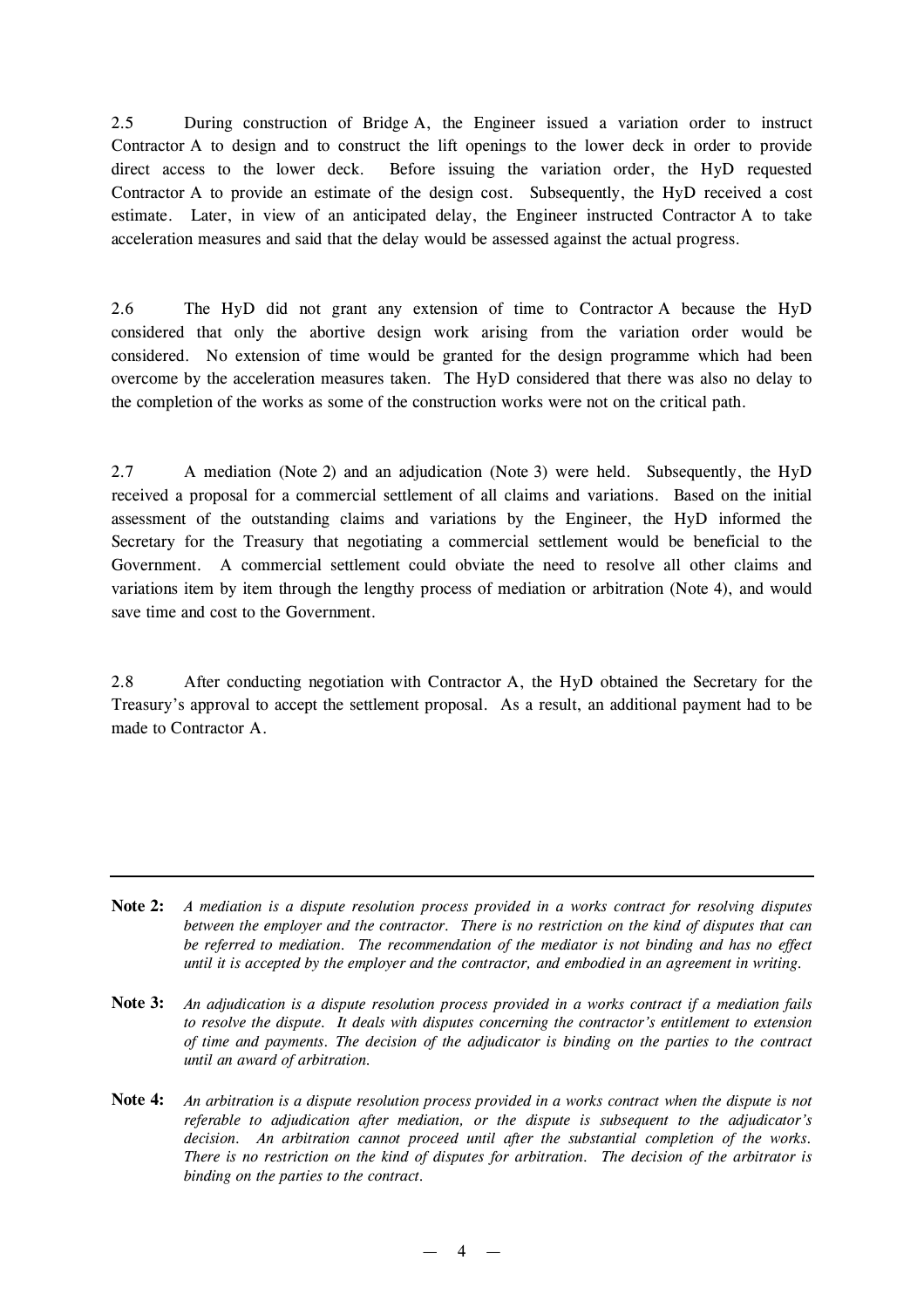#### **Audit observations on the design change of lifts of Bridge A towers**

2.9 Bridge A consists of two decks. However, the Employer's Requirements did not indicate that the lifts should have direct access to both decks of the bridge towers. Audit enquired why the requirement of having direct access to both decks, which gave rise to the need to extend the travel length of the lifts to the lower deck, had not been included in the contract documents. In response, the HyD said that:

- (a) in preparing tender documents for design-and-build contracts, there was always a danger in over-specifying the requirements;
- (b) an over-specified requirement might become a constraint in the design, invalidate innovative ideas and even result in an unnecessarily expensive product; and
- (c) the constraints might take away flexibility which was important for design-and-build contracts.

**Audit considers that the functional requirement of the lifts should have been defined clearly in the contract documents so as to obviate the need to make subsequent changes after the commencement of the design work.**

2.10 As far as could be ascertained by Audit, before the issue of the variation order (see paragraph 2.5 above), the HyD had not agreed with Contractor A the additional cost and time involved for both the design and construction works. In the event, in the commercial settlement with Contractor A, an additional payment was made (see paragraph 2.8 above).

#### **Audit recommendations on the design change of lifts of Bridge A towers**

- 2.11 **Audit has** *recommended* **that the Director of Highways should:**
	- (a) **specify clearly the essential requirements in works contracts, particularly design-and-build contracts, so as to avoid having to make subsequent changes after the commencement of design work and to reduce the risk of abortive work; and**
	- (b) **in a design-and-build contract, if changes are considered necessary after the commencement of the design, critically assess the possible effects of the changes on time and cost, and agree in advance with the contractor the extra time and cost involved before the issue of the variation order.**

#### **Response from the Administration**

2.12 The **Director of Highways** has generally agreed with the audit recommendations.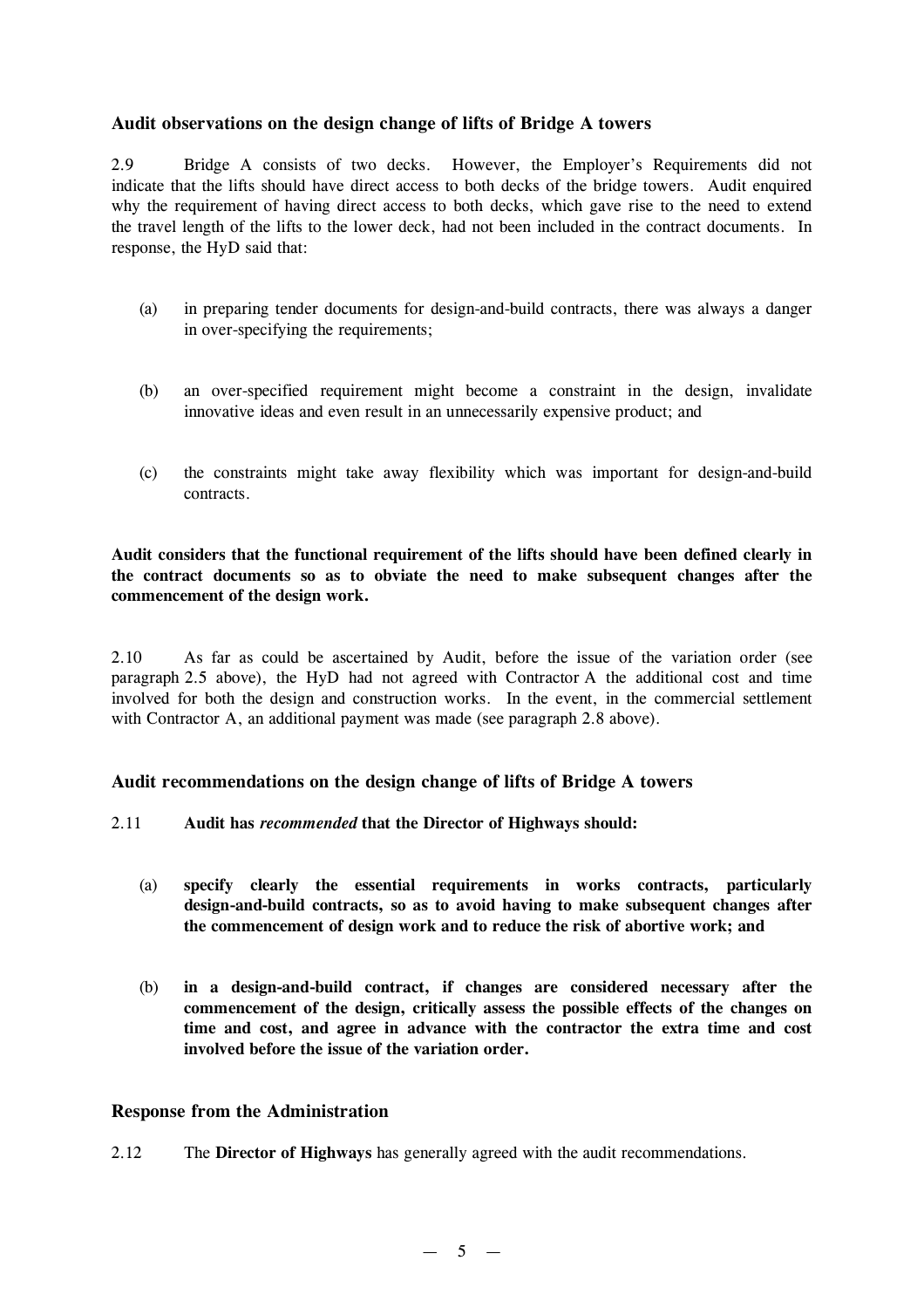#### **PART 3: CONSTRUCTION OF BRIDGE B**

3.1 This part examines the design issue involving wind load factor and the design review process of Bridge B. The audit has revealed that there are lessons to be learnt from the construction of Bridge B and there is room for improvement in project planning and contract administration.

#### **Provision for design standards and design review**

3.2 For Contract B, the person responsible for site supervision of the construction works was called the Supervising Officer for Contract B. The HyD appointed one of its own engineers as the Supervising Officer whose general site supervisory duties were to carry out monitoring, to verify the contractor's quality assurance system and to ensure that timely tests were being carried out in accordance with relevant standards. The Supervising Officer was also required to carry out a check (Note 5) of Contractor B's design.

#### **Proven up-to-date good practices and highest standards**

3.3 Contract B made reference to a number of standards and codes of practice, mainly those adopted by Hong Kong and the United Kingdom for civil engineering and highways construction works. In general, Contract B required the works of Bridge B to be designed and constructed by Contractor B using proven up-to-date good practices and to the highest standards available.

#### **Design issue involving wind load factor**

3.4 In the design of bridges with a span longer than 100 metres, the design engineer is required to take into consideration:

(a) *The static wind load.* This is the force exerted on the bridge structures due to continuous and uniform wind pressure; and

**Note 5:** *The HyD appointed an independent checking engineer to review Contractor B's design packages for the construction of Bridge B on behalf of the Supervising Officer.*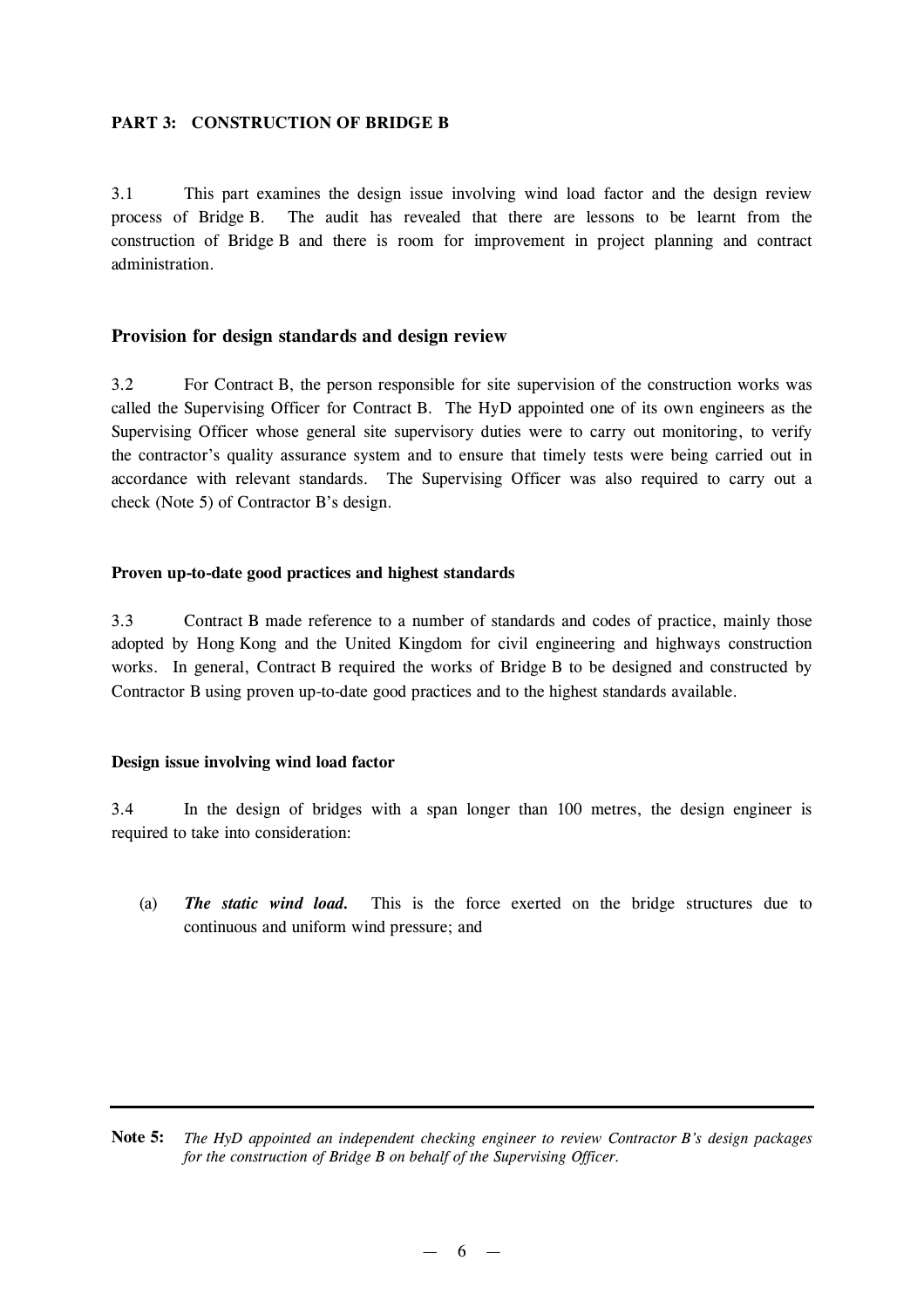(b) *The aerodynamic effects*. These are effects of the wind-excited oscillations of the bridge, e.g. fluttering of the bridge due to gusty wind and structural response in resonance with the wind.

In order to provide an additional safety margin for any unexpected failure in materials or any deviation in design calculation, both the static wind load and the aerodynamic effects of wind had to be multiplied by a factor (known as the "wind load factor") so as to give a total factored loading of the bridge due to the static wind load and the aerodynamic effects of wind.

3.5 In connection with the wind load design, Contract B referred to the codes of practice in the following documents:

- (a) "Structures Design Manual for Highways and Railways" (hereinafter referred to as the SDM) of the HyD, which in particular made reference to the Draft British Design Rules for the aerodynamic effects;
- (b) "British Standard 5400 on Steel, Concrete and Composite Bridge" (hereinafter referred to as BS 5400); and
- (c) "Departmental Standard 49/93 of the Design Manual for Roads and Bridges of the Department of Transport, United Kingdom" (hereinafter referred to as BD 49/93). In addition, Annex C of BD 49/93, which was also mentioned in Contract B, referred specifically to methods and procedures for wind tunnel testing.

Table 1 below shows the wind load factors to be applied to the wind effects, the static wind load and the aerodynamic effects in the design of bridges under different codes of practice.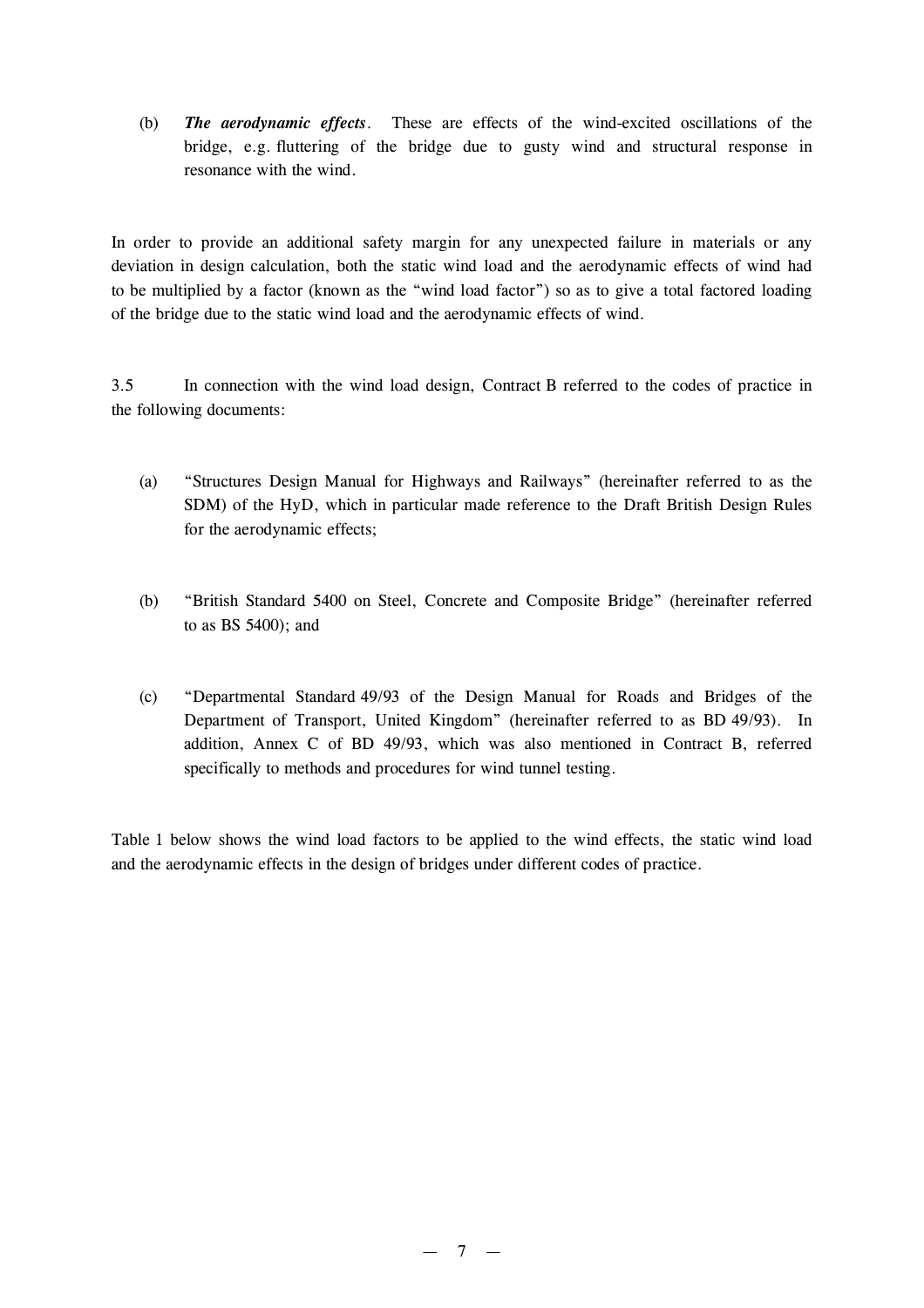#### **Table 1**

#### **Wind load factors to be used in the design of bridges under different codes of practice**

| Code of practice<br>of the HyD         |                               | Wind load factor to be used            |  |
|----------------------------------------|-------------------------------|----------------------------------------|--|
|                                        |                               | <b>Wind effects</b>                    |  |
| <b>SDM</b>                             | 1.9 (see paragraph 3.6 below) |                                        |  |
|                                        |                               |                                        |  |
| <b>British code</b><br>of practice     | Wind load factor to be used   |                                        |  |
|                                        | <b>Static wind load</b>       | <b>Aerodynamic effects</b>             |  |
| <b>BS 5400</b>                         | 1.4                           | No wind load factor specified          |  |
| Draft British Design<br>Rules (Note 1) | Not applicable                | No values assigned to wind load factor |  |
| BD 49/93 (Note 2)                      | Not applicable                | 1.2                                    |  |

*Source: HyD's records*

- *Note 1: In the Draft British Design Rules, no values were assigned to wind load factor for the aerodynamic effects. The Draft British Design Rules were replaced by BD 49/93 in January 1993 (see Note 2 below).*
- *Note 2: BD 49/93 was mainly concerned with the design rules for the aerodynamic effects on bridges. Annex C of BD 49/93 referred specifically to methods and procedures for wind tunnel testing.*

3.6 The wind load factor of 1.9 in the SDM of the HyD was modified from the wind load factor of 1.4 (static wind load) as specified in BS 5400 to suit the environment in Hong Kong. The SDM of the HyD specified that this wind load factor of 1.9 should be applied to the wind effects, and a distinction was not made between the static wind load and the aerodynamic effects in the design of bridges. For the aerodynamic effects, the SDM of the HyD required that consideration should be given to wind-excited oscillations of bridges and that the guidance provided in the Draft British Design Rules should be followed. In Contract B, there was no definitive document that specified which wind load factor should be applied to the aerodynamic effects of wind in the design of Bridge B.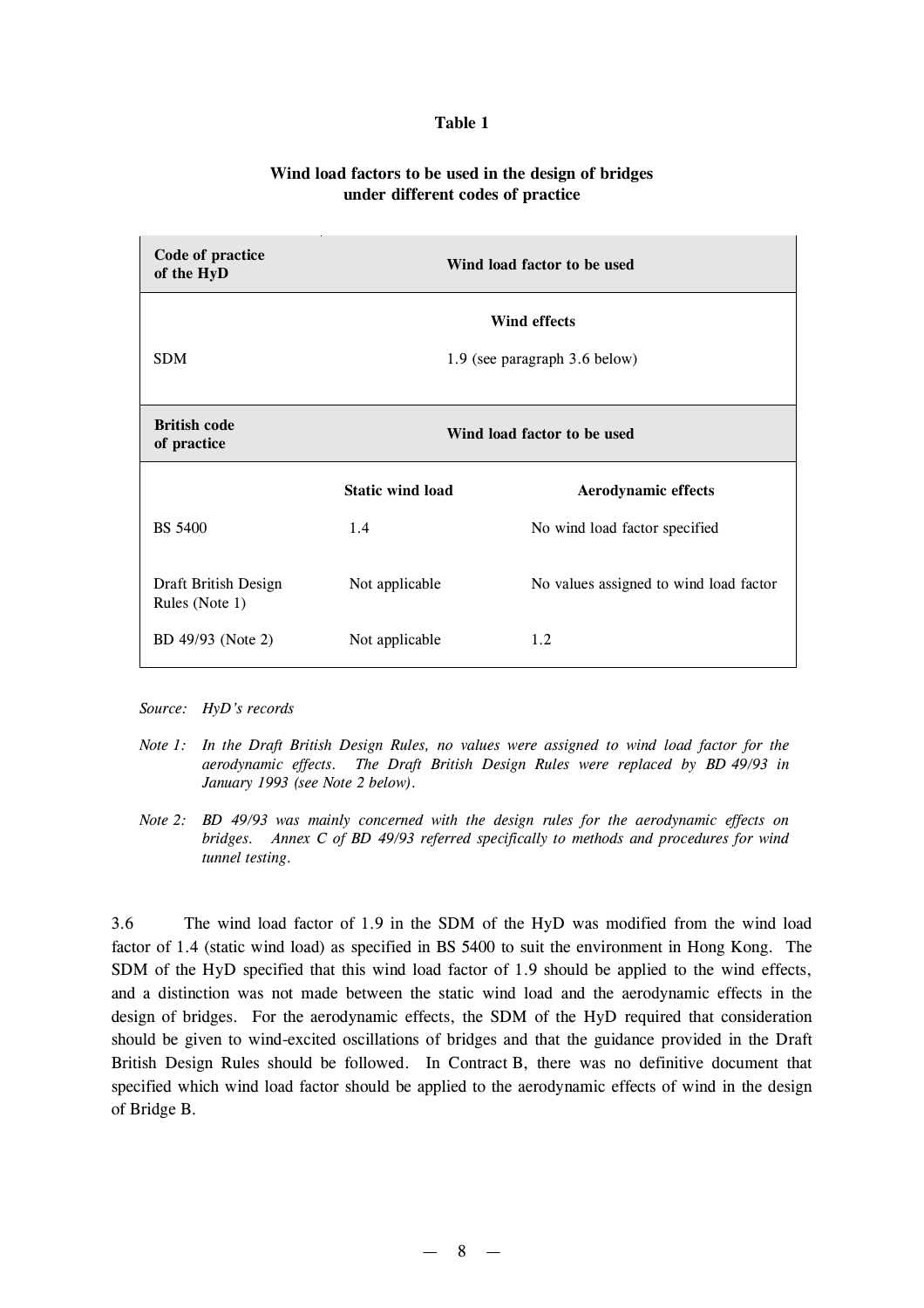#### **Design review process**

3.7 One of the roles of the Supervising Officer was to check Contractor B's design. Contract B required Contractor B to prepare a programme for design submissions, which should set out Contractor B's anticipated schedule of design submissions to the Supervising Officer for checking and approval. The programme for design submissions should allow for periods of review by the Supervising Officer. The construction works relating to a particular design package could not proceed until the Supervising Officer's approval had been obtained. After reviewing the design, the Supervising Officer had to return to Contractor B the design together with a Notice of No Objection, or a Statement of Objections. If a Statement of Objections was issued, the Supervising Officer had to identify those aspects of the design which did not comply with Contract B. Alternatively, the Supervising Officer could issue a Notice of No Objection to Contractor B (accompanied by a Schedule of Comments about minor revisions, if any). Contractor B was obliged to comply with the Supervising Officer's suggested revisions.

#### **Wind load factor to be used in the design**

3.8 After the commencement of the works of Contract B, the HyD received a design proposal for the analysis of the overall stability of Bridge B using wind tunnel tests (Note 6). The Supervising Officer had no comments on the design proposal. Subsequently, the wind tunnel tests were completed for the full model of Bridge B. The HyD considered that the design had not included an allowance for the dynamic response of the bridge structures to allow for the dispersion of typhoon wind in Hong Kong. After discussions, the Supervising Officer required Contractor B to take full account of the forces measured during the wind tunnel tests. Contractor B was required to use a wind load factor of 1.9 for the aerodynamic effects of wind. Despite reservations, measures were taken to strengthen the bridge structures. Subsequently, the HyD and Contractor B had a dispute over the issue, and Contractor B submitted a claim.

3.9 After due consideration, the Supervising Officer did not grant any additional costs and extension of time to Contractor B.

3.10 A mediation was held. Later, the HyD received a proposal to settle the dispute. The HyD considered that the proposal was reasonable and there were benefits to the Government in accepting the proposal because:

- (a) several civil engineering consultants, including those appointed during the mediation process to provide an expert opinion, had different interpretations of the wind load provisions of Contract B;
- Note 6: The wind tunnel test involves the use of a conical or cylindrical structure through which air is *blown at measured speeds to test the effect of wind on cable-stayed bridges or suspension bridges.*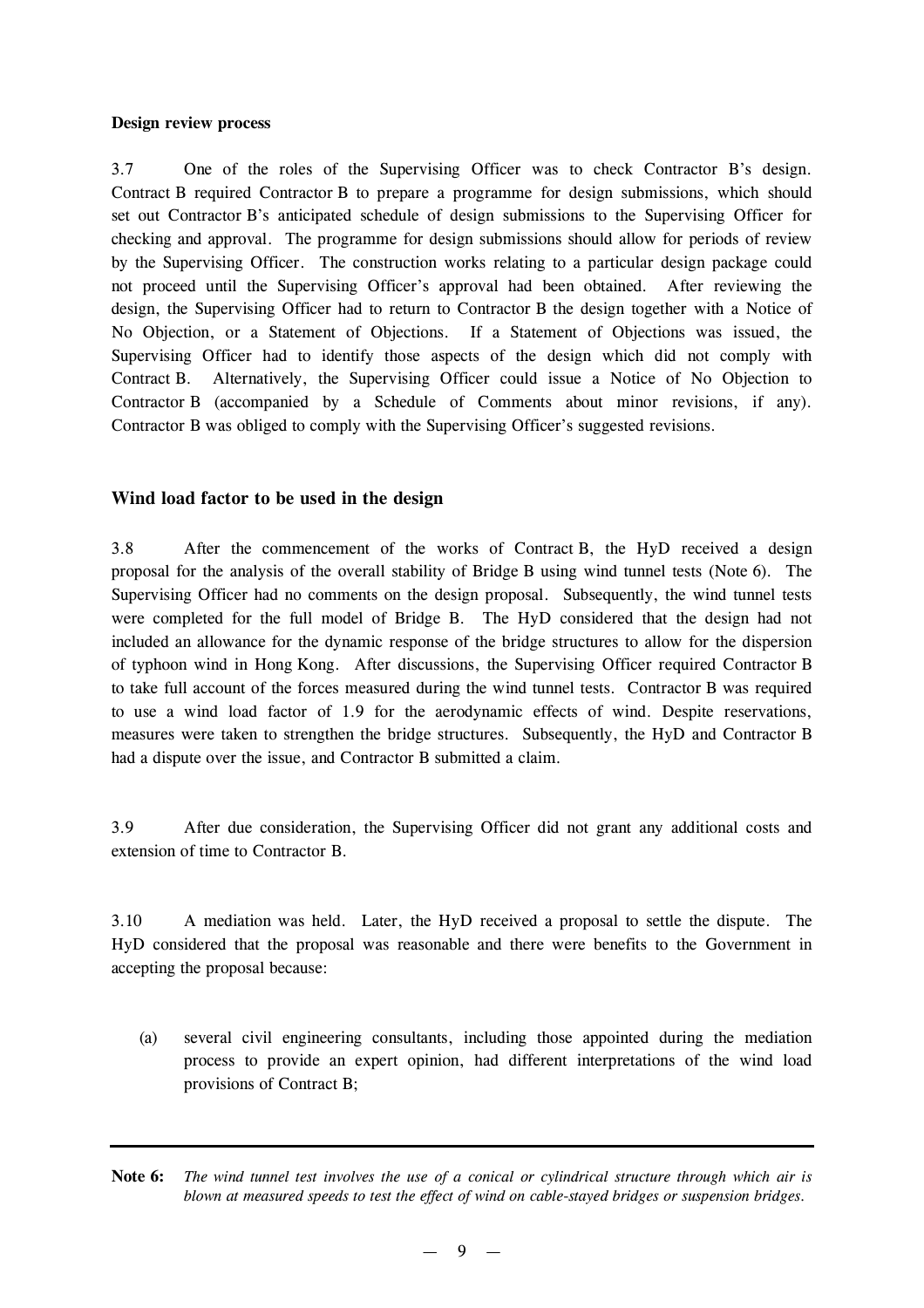- (b) there was no definitive document that clearly specified the wind load factor for typhoon conditions in Hong Kong, particularly how a designer should deal with the resonant effects of long span bridges;
- (c) the works of Bridge B had suffered delay. A settlement of the dispute would keep the momentum of the progress of the works;
- (d) the SDM of the HyD needed to be amended for the clarification of the wind load factor to be used for determining the aerodynamic effects. The amendment of the SDM should be done without delay as there would be two imminent large bridge projects, which could be adversely affected if the SDM was not amended. However, the Government's position in any subsequent arbitration of the claim could be prejudiced if the HyD now decided to amend the SDM; and
- (e) the settlement would save legal expenses and resources by obviating the need for arbitration.

3.11 After obtaining the Secretary for the Treasury's approval, the HyD accepted the proposal for settlement. The HyD made an additional payment and granted an extension of time to Contractor B.

#### **Audit observations on the design issue involving wind load factor**

3.12 Contract B required the works to be designed and constructed using proven up-to-date good practices and to the highest standards available (see paragraph 3.3 above). In the design of long span bridges, Audit noted that there were a number of applicable codes of practice and standards available for determining the wind load. Contract B and the SDM of the HyD did not specifically mention which wind load factor was to be used for determining the aerodynamic effects of wind (see paragraph 3.6 above). Audit noted that there was no definitive document that clearly specified the wind load factor for typhoon conditions in Hong Kong (see paragraph 3.10(b) above). In order to minimise the risk of disputes between the Government and contractors over the use of wind load factors applicable under different codes of practice, it is important that in future contracts, the wind load factors to be used in design work should be clearly specified. Audit also noted that under the HyD's new quality assurance system, all manuals, circulars and instructions were reviewed annually. In early 2000, the HyD employed a consultant to review the SDM of the HyD. In particular, the part of the SDM concerning wind loads was being reviewed. **Audit considers that, for the avoidance of doubt, the HyD should consider amending the SDM of the HyD to specify clearly the wind load factor to be used for determining the aerodynamic effects of wind in Hong Kong.**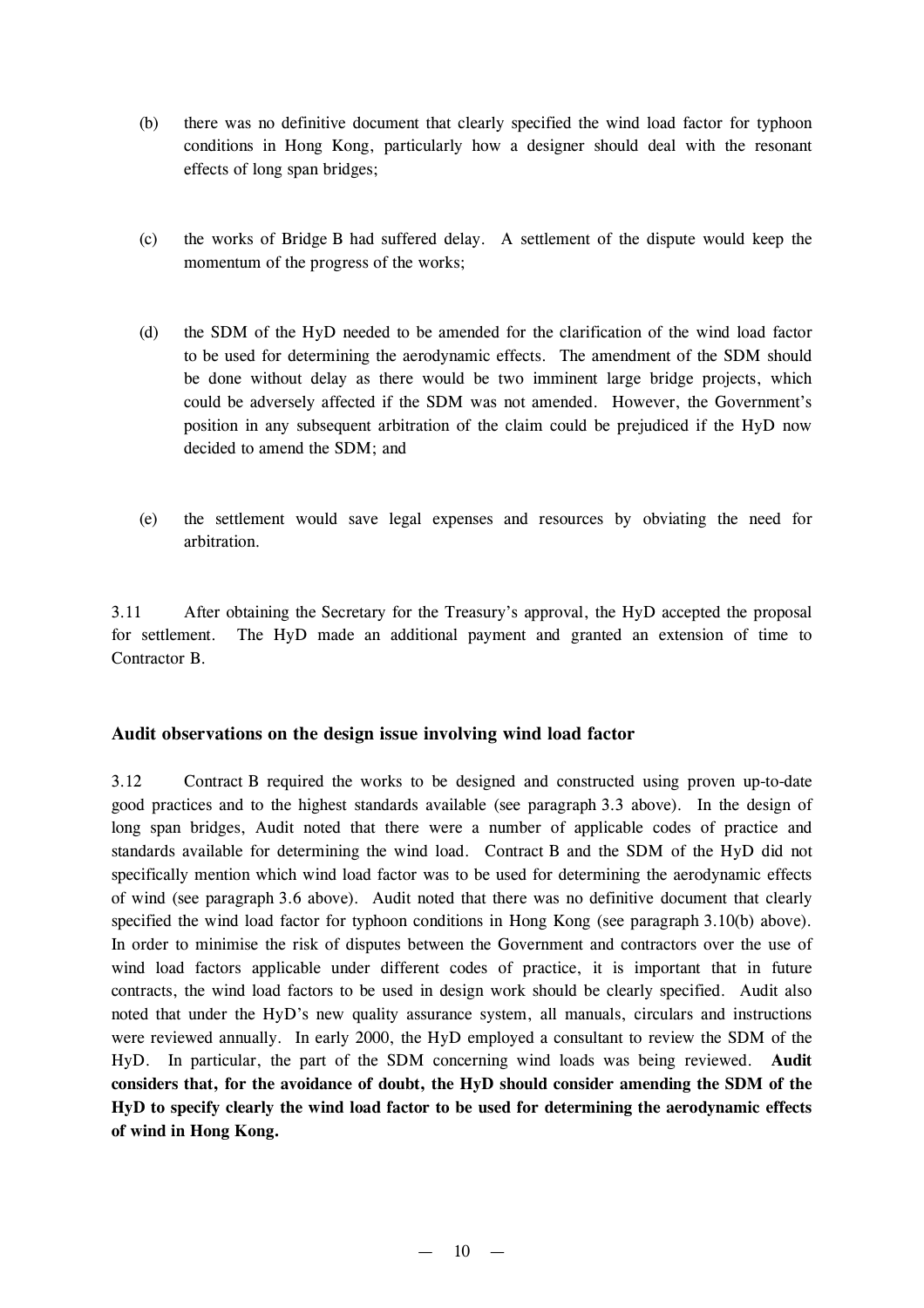#### **Audit recommendations on the design issue involving wind load factor**

- 3.13 **Audit has** *recommended* **that the Director of Highways should:**
	- (a) **if there are different acceptable design parameters applicable under different codes of practice, specify clearly in contracts the design parameters to be used (such as the wind load factor to be used for determining the aerodynamic effects of wind), so as to avoid disputes arising from ambiguities and different interpretations of contract requirements; and**
	- (b) **in his current review of the SDM of the HyD, consider amending the SDM to specify clearly the wind load factor to be used for determining the aerodynamic effects of wind in the design of bridges.**

#### **Response from the Administration**

3.14 The **Director of Highways** has generally agreed with the audit recommendations. He has said that:

- (a) in preparing the tender documents, the HyD employed a world renowned engineering consultant to conduct a thorough review of the tender documents including the tender design specifications on wind loading requirements. Contractor B was required to expand the design specifications by developing or adding to the proven up-to-date good practices and the highest standards available, or else by adopting other equivalent design standards;
- (b) Contractor B was obliged to submit the design specifications together with any proposed amendments and/or expansion to these specifications to form the contract design specifications;
- (c) the Supervising Officer had no comments on Contractor B's initial design proposal because the proposal included a wind load factor of 1.9 for the combination of the aerodynamic wind effects, dead load and superimposed dead load;
- (d) after the wind tunnel tests, it was found that there was a high dynamic response on the structure in resonance with the wind. This aerodynamic phenomenon was very rare and was not expected to happen in Bridge B before carrying out the wind tunnel tests. Therefore, additional strengthening measures were required; and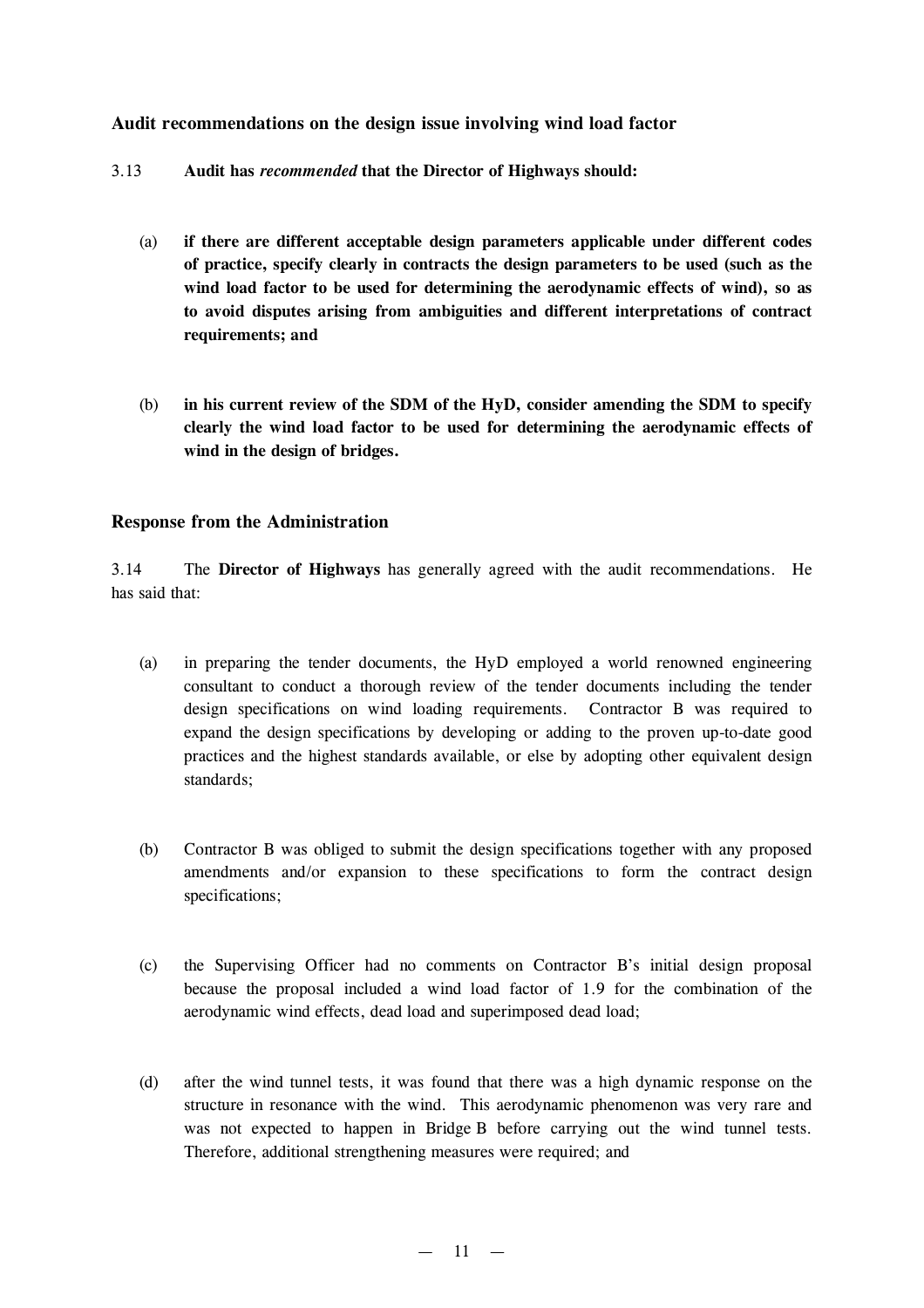(e) he had taken urgent and proactive action in respect of the aerodynamic issue.

#### **The design review process for the construction of Bridge B**

3.15 As mentioned in paragraph 3.7 above, as part of the design review process, Contract B required Contractor B to prepare a programme for design submissions. After commencement of Contract B, the HyD received five versions of the programme for approval. However, none of the programmes for design submissions were approved because the programmes contained a number of inconsistencies, and there was disagreement between Contractor B and the Supervising Officer on the period that should be allowed for design review. In the absence of an approved programme for design submissions, Contractor B submitted his design to the HyD for review in accordance with the progress of the design.

3.16 About 28 months after the commencement of the design review process, the Supervising Officer received a claim for extension of time and additional costs for the delays caused by the design review process. The Supervising Officer requested substantiations, which were submitted about 18 months later. At about the same time, the Supervising Officer received a consolidated claim on a number of alleged variations relating to the design review process.

3.17 According to the contract provisions, a claim for additional costs, and a claim for extension of time, should be lodged within 21 days and 14 days respectively after the occurrence of the event giving rise to the claim. The Supervising Officer considered that Contractor B had failed to comply with the contract provisions regarding the lodgement of claims. The HyD accepted the Supervising Officer's decision to reject Contractor B's claim.

3.18 A mediation was held. Subsequently, the HyD received a settlement proposal for the claim together with some other minor claims. The HyD recommended to the Secretary for the Treasury that Contractor B's proposal should be accepted because:

- (a) the British codes did not cover all aspects for the design work of Bridge B. In some design work of Contract B, other codes for bridge design were used. They differed somewhat from the British codes used for design checking. A longer design review time was inevitable;
- (b) in the works contract for the design and the construction of Bridge A, the same design review and checking procedures had been adopted. The structure of Bridge A was simpler than Bridge B. The contract period for Bridge A was longer than that of Bridge B; and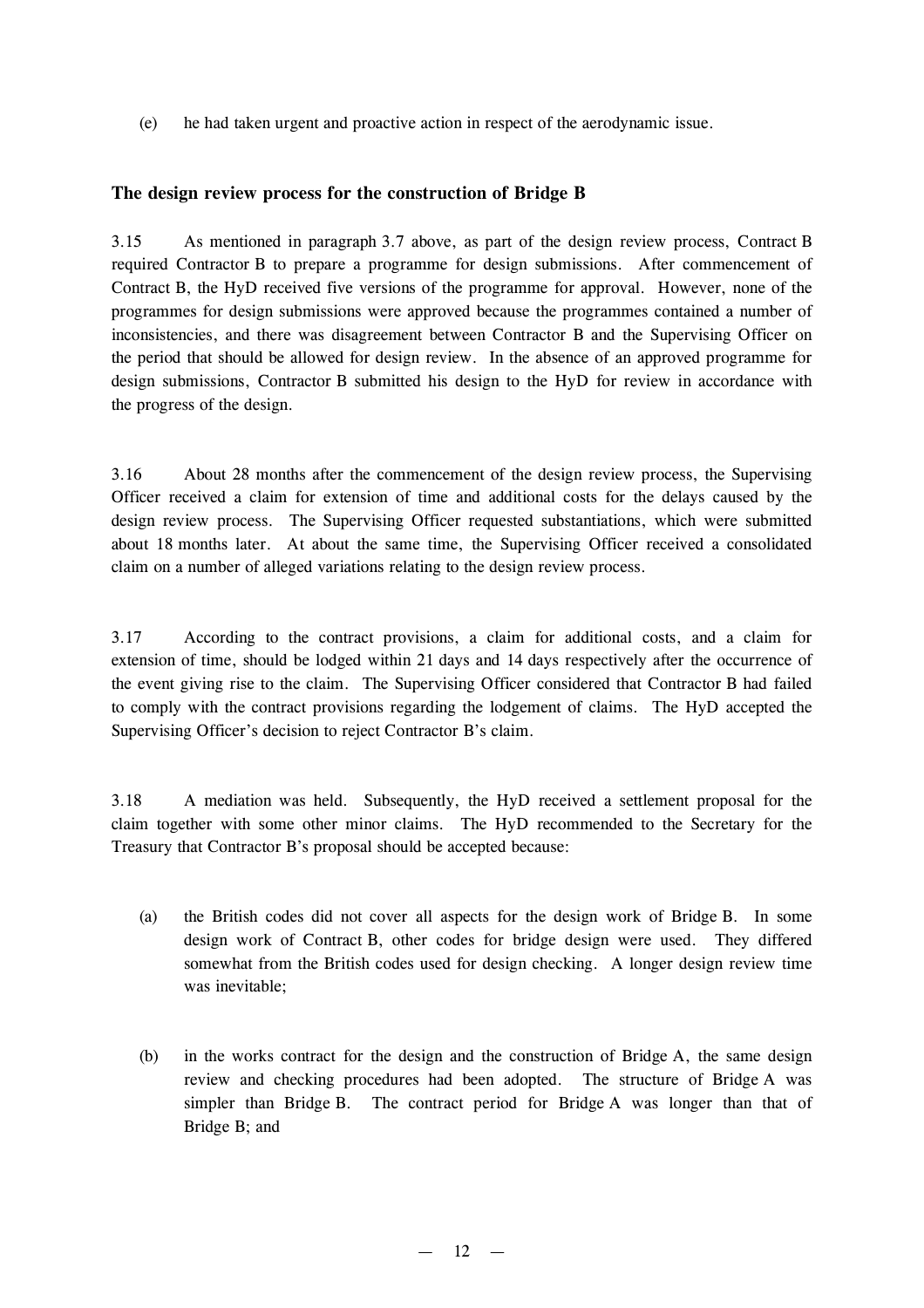(c) the claim relating to the design review was a complex claim involving a number of allegations over the whole contract period. It might take years to settle a claim of this scale by arbitration and the uncertainties were enormous. It would tie up considerable resources of the Government, including a large amount of legal cost. The acceptance of Contractor B's offer would relieve government resources for other purposes.

3.19 After obtaining the approval from the Secretary for the Treasury, the claim in connection with the design review process and eight minor claims were settled such that the HyD had to make an additional payment and grant extensions of time to Contractor B.

#### **Audit observations on the design review process**

3.20 Contract B, which was a design-and-build contract and had to be completed within a relatively short period, did not specify any particular period of time for the review of design submissions. As mentioned in paragraph 3.15 above, none of the programmes for design submissions were approved. Audit noted that in the absence of an approved programme for design submissions, Contractor B had to submit the design to the HyD for review according to the progress of Contractor B's design. This gave rise to the dispute between the HyD and Contractor B over the design review process. **To minimise possible disputes with the contractors, it is essential that in future contracts, the criteria for determining the period allowed for the design review are clearly stipulated and sufficient milestones are set to control the design submission and design review process.**

3.21 The design of Bridge B involved different design codes of practice (see paragraph 3.18(a) above). In discharging his design review duties, the Supervising Officer had to exercise due care in reviewing and checking Contractor B's design submissions in order to ensure that the design conformed with all relevant requirements and that the required quality was achieved. However, for a design-and-build contract, there is a trade-off between the contractor's freedom to design and the employer's control over the design. This could give rise to disputes with the contractors. **Under such circumstances, it is important that in future design-and-build contracts, more proactive action should be taken to ensure that detailed design modifications required are provided to the contractors in good time. This would facilitate the contractors to complete the design modification works in an efficient and effective manner.**

#### **Audit recommendations on the design review process**

- 3.22 **Audit has** *recommended* **that the Director of Highways should:**
	- (a) **if a project is to be designed by contractors (e.g. in design-and-build contracts) or by consultants, stipulate clearly the criteria for determining the period allowed for**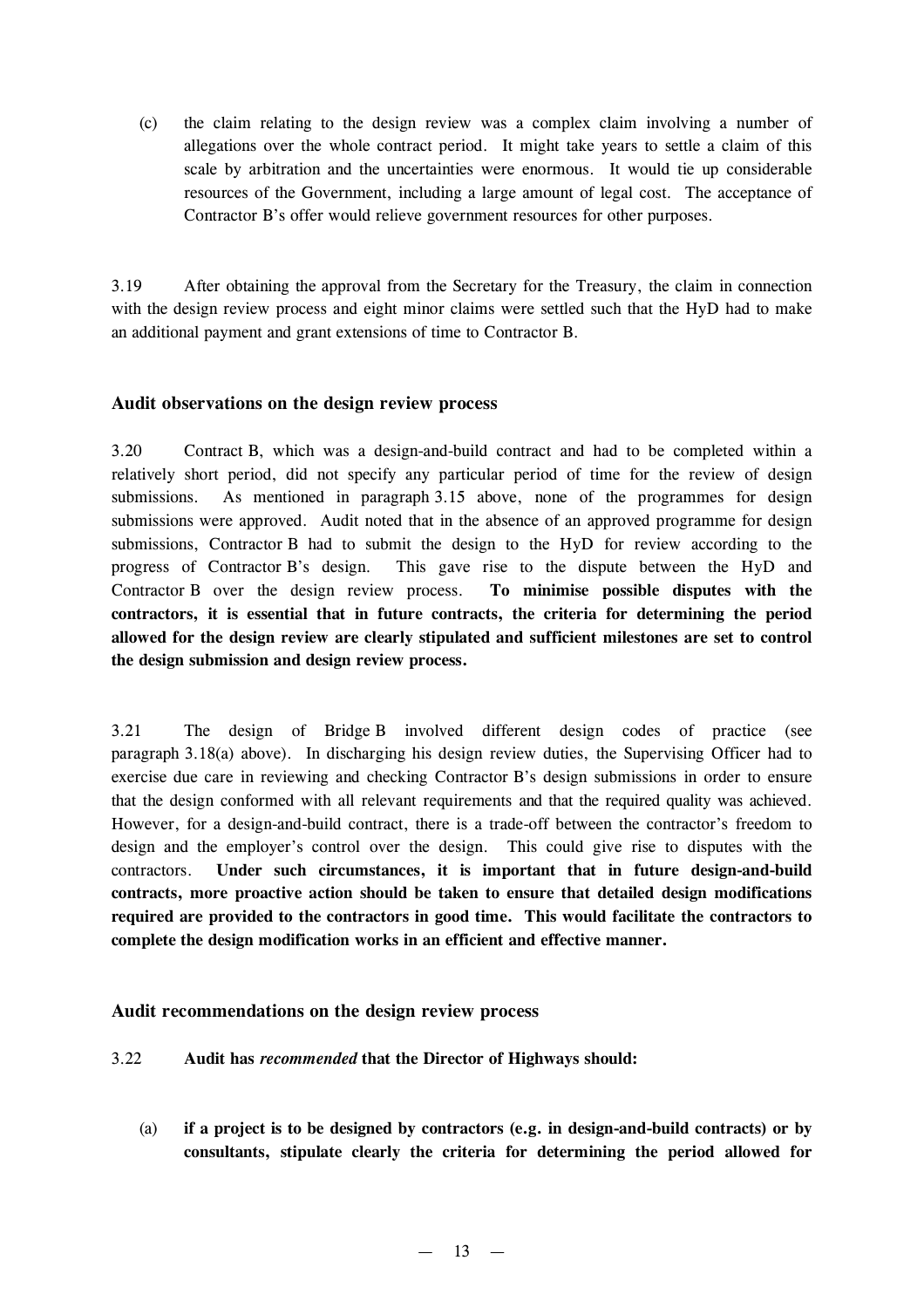**design review and set sufficient milestones to control the design submission and design review process;**

- (b) **if design submissions by contractors or consultants require modifications, take proactive action to specify clearly the detailed modifications required, in particular for time-critical projects, so that the design can be revised in an efficient and effective manner; and**
- (c) **allow adequate time for the completion of the works, in particular if the works are complex.**

#### **Response from the Administration**

3.23 The **Director of Highways** has generally agreed with the audit recommendations. He has said that:

- (a) Contractor B submitted a tender programme together with his tender. This programme covering also the design process, after amplification and development, was accepted by the HyD prior to the award of the tender. Contractor B was required to submit, within seven days of notification of acceptance of Contractor B's tender, this accepted programme as his initial programme. Contract B required Contractor B to expand the initial programme to a more detailed programme for design submissions. Therefore, an attempt had been made to introduce control over the design submission and review process and to achieve a pre-contract agreement on the initial programme. Subsequent events were to lead to inconsistencies in the submitted programmes and the non-approval of the design submission programmes;
- (b) he notes that the "Administrative Procedures for Design-and-Build Contracts" promulgated by the Works Bureau in late 1999 (see paragraph 4.1 below) require, among other things, that the design review period has to be stated in a contract;
- (c) taking proactive action in respect of design matters for which ultimately a contractor is to be held liable may under certain circumstances transfer design responsibility to the Government. However, he accepts that proactive action may be necessary under certain circumstances; and
- (d) specifically, in the case of Contract B, prior to inviting tenders, the HyD recognised the relative complexity of Contract B and the short period allowed for completion, and required tenderers to complete the design work for the programme-critical section of the foundation works for design review at the tender stage.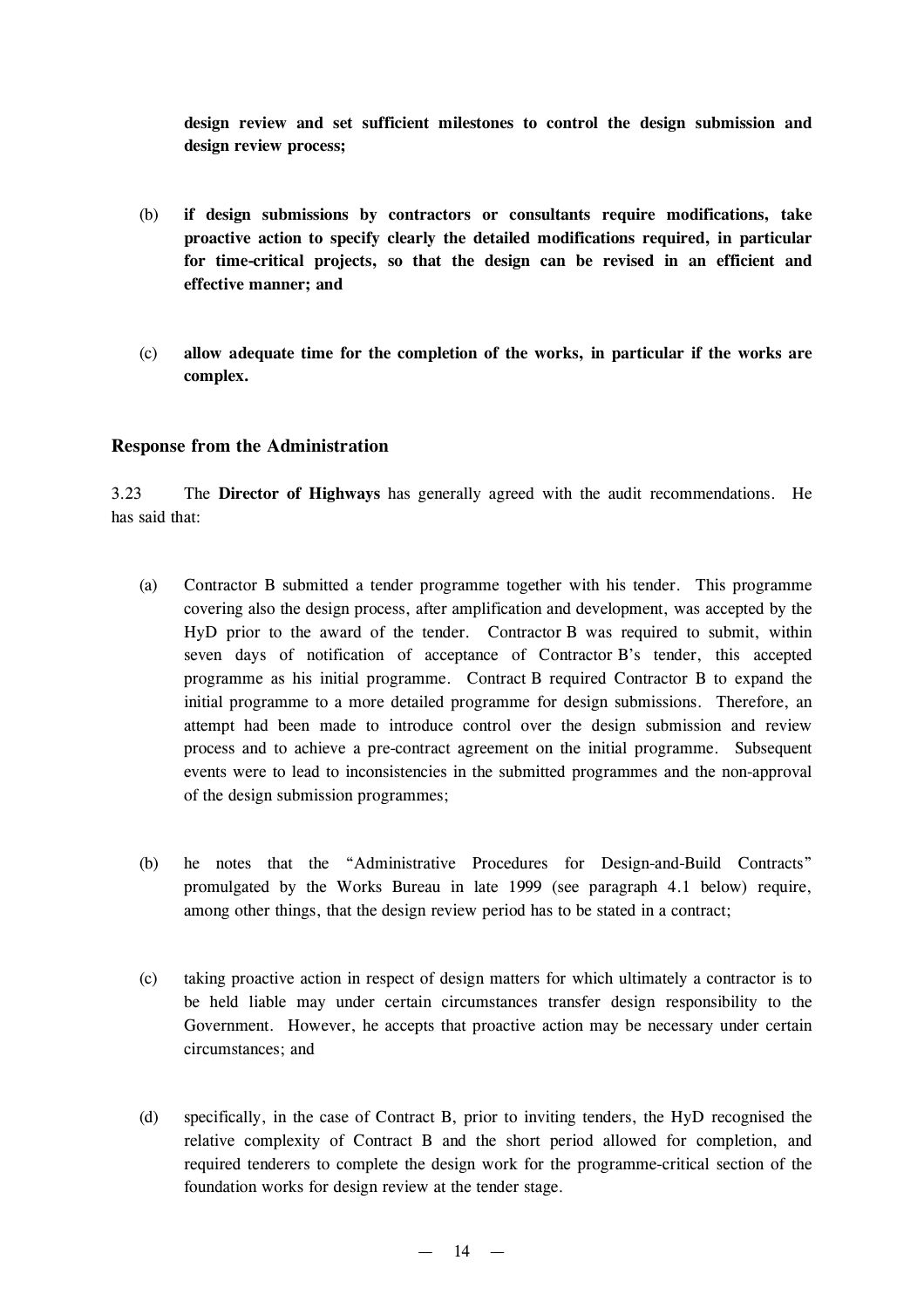#### **PART 4: AUDIT RECOMMENDATIONS FOR OTHER WORKS DEPARTMENTS**

4.1 Audit notes that the Works Bureau, based on the experience gained from design-and-build contracts, has revised and updated in late 1999, the "Administrative Procedures for Design-and-Build Contracts" through which some of the audit recommendations have been promulgated. Nevertheless, the lessons learnt from the construction of the two bridges may also benefit other works departments in improving their contract planning and administration of major capital works projects. **Audit, therefore, has** *recommended* **that the Secretary for Works should consider notifying in writing all works departments of the audit recommendations in respect of the specification of design parameters in contracts and the adequacy of contract completion time (as mentioned in paragraphs 3.13(a) and 3.22(c) above) in order to minimise the occurrence of similar cases in future.**

#### **Response from the Administration**

4.2 The **Secretary for Works** has generally agreed with the audit recommendations. He has said that, since the promulgation of the first "Administrative Procedures for Design-and-Build Contracts" in 1992, the Works Bureau has been monitoring the results of many design-and-build contracts. The latest review of the procedures carried out in 1999 has taken into account the overall experience and feedback from the industry.